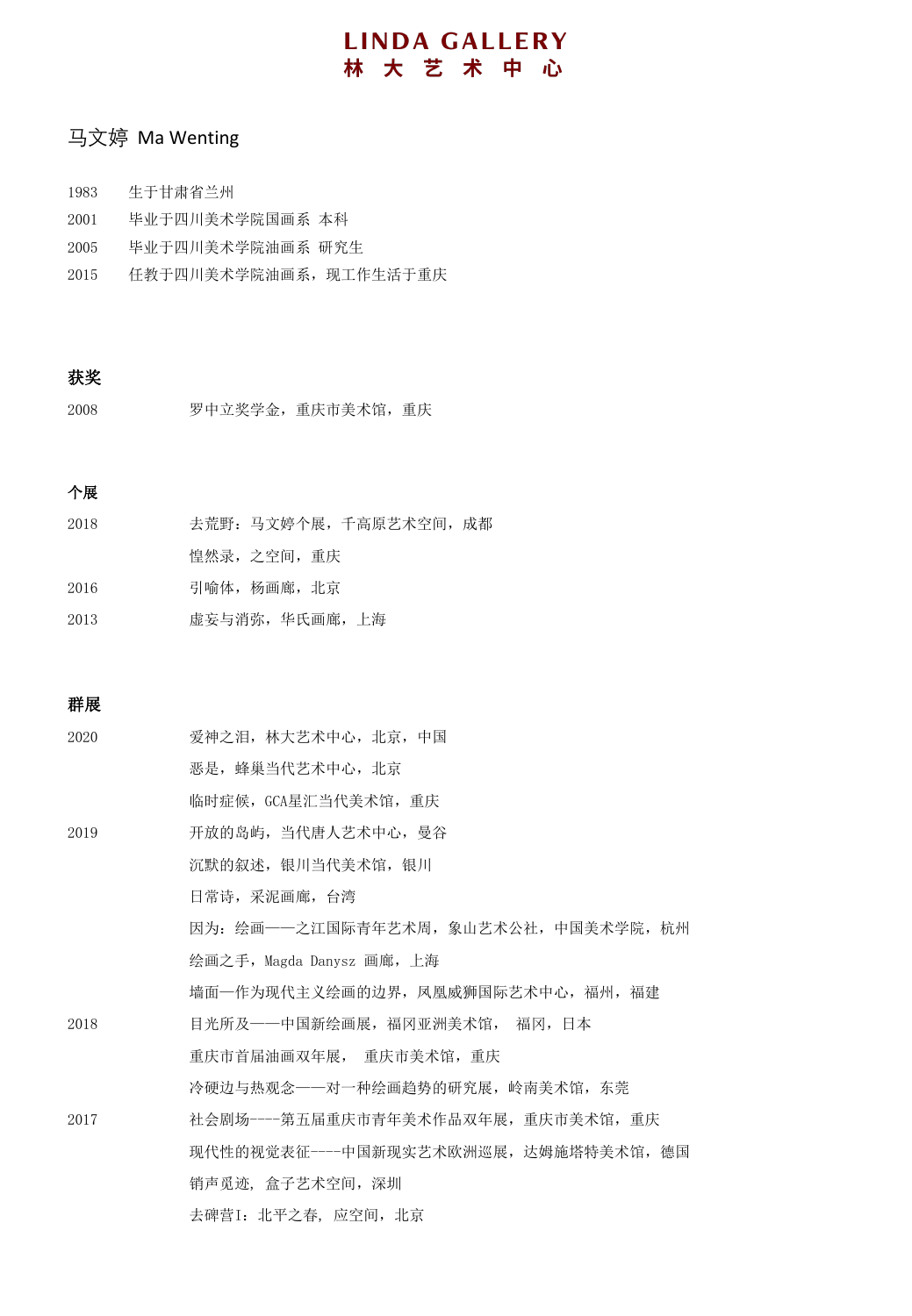- 2016 第一届东莞道滘新艺术节, XI当代艺术中心, 东莞 极限频率:2016AMNUA学院计划,南京艺术学院美术馆,南京 岐感激流——通向语言的绘画,今日美术馆,北京 艺术巴黎,大皇宫,巴黎,法国 2015 罗中立奖学金----十周年邀请展,罗中立美术馆,重庆 罗中立奖学金----十周年邀请展,中央美术学院CAFA美术馆,北京 第三届南京国际美术展 主题展,国际会展中心,南京 为大与细——四川美术学院青年教师邀请展,成都市美术馆,成都 旋构塔:2015中国青年艺术家平行展,凯尚画廊,纽约,美国 放大----后金融危机时代的中国新绘画,长江当代美术馆,重庆 目光所及----后金融危机时代的中国新绘画,泰勒基金会,巴黎,法国 2014 **中国新锐绘画奖十周年邀请展, HI艺术中心, 北京** 社会风景----当代艺术专题研究展,成都国际文化艺术品交流中心,成都 旋构塔——中国青年艺术家推介展,时代美术馆,北京 常青藤计划——首届青年艺术家推介展,中间美术馆,北京 2013 城市幻象——第三届重庆青年美术双年展,国泰艺术中心,重庆
	- 自我生成——来自四川美术学院油画系的实验与实践1992-2012,苏州美术馆,苏州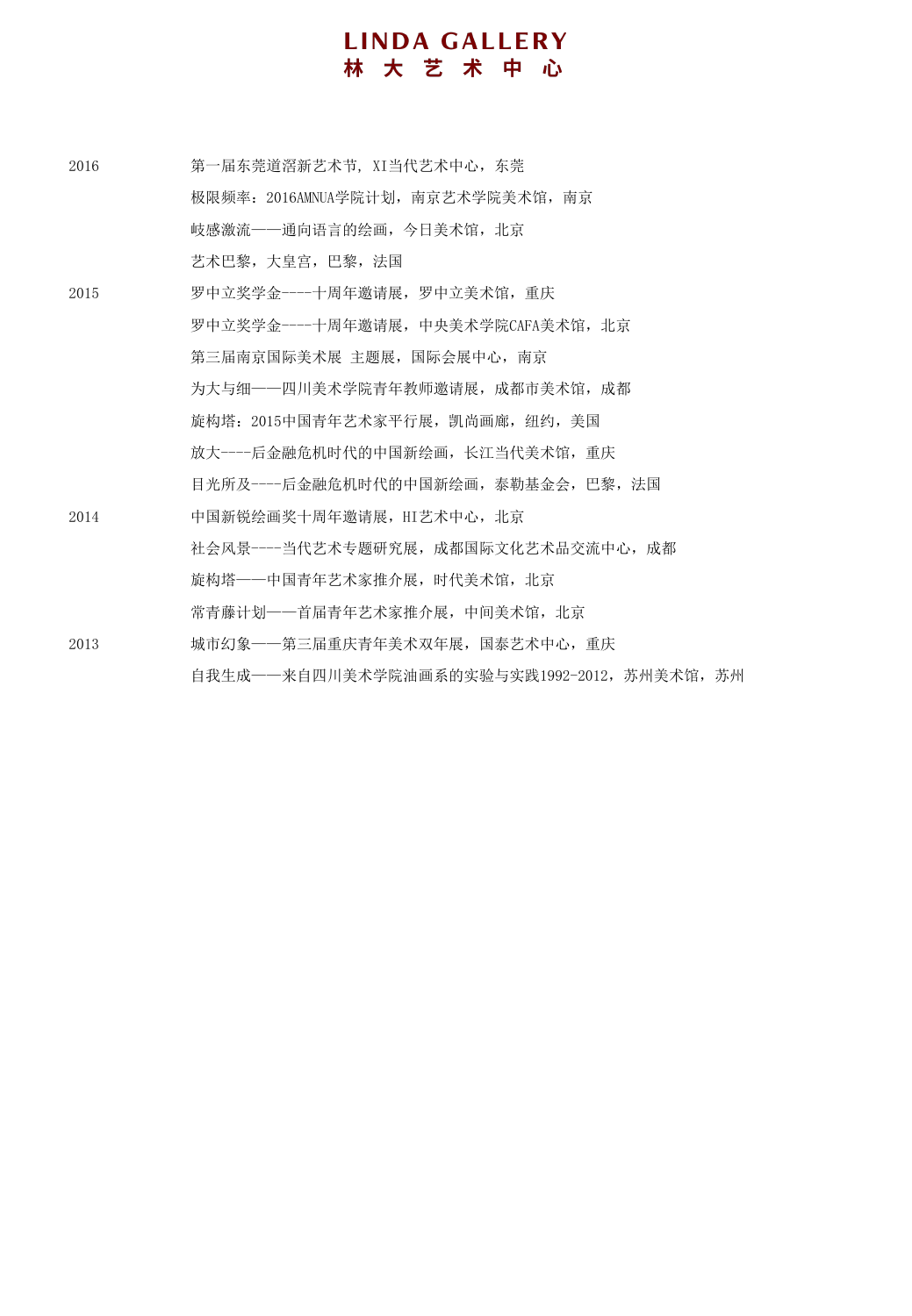#### Ma Wenting 马文婷

1983 Born in Lan Zhou, Gansu 2001 BFA Department of Chinese Painting, Sichuan Fine Arts Institute 2005 MFA Department of Oil Painting, Sichuan Fine Arts Institute 2015 Teaching in Department of Oil Painting, Sichuan Fine Arts Institute Currently works and lives in Chongqing

#### **Prize and Award**

2008 Luo Zhongli Scholarship, Chongqing Art Museum, Chongqing

#### **Solo Exhibitions**

- 2018 To the wild, A Thousand Plateaus Art Space, Chengdu The book of Disquiet, Zhi Art Space, Chongqing
- 2016 Allusion, Gallery Yang, Beijing
- 2013 Illusion and Vanishment, Hwas'Gallery, Shanghai

#### **Group Exhibitions**

- 2020 The Tears of Eros, Linda Gallery, Beijing, China Being of evils, Hive center for contemporary Art, Beijing
- 2019 open islands, Tang Contemporary Art, Bangkok, Thailand Silent Narratives, MOCA Yinchuan, Yinchuan Daily Poetry, Chini Gallery, Taiwan Be-Cause of Painting, Xiangshan Art Commune, China Academy of Art, Hangzhou The Drawing Hand, Magda Danyze Gallery, Shanghai Wall space: As defining boundary of modern painting, Weishi International Art center,Fuzhou,Fujiang
- 2018 within sight-chinese new painting, Japan Asian Art Museum, Fukuoka 1th Chongqing oil paniting Biennale, Chongqing Art Museum, Chongqing The concept of hot and cold hardedges,Lingnan Art museum,Dongguan
- 2017 Social Theatre 5th Chongqing Young Artists Biennale, Chongqing Art Museum, Chongqing Trace In the Hidden Silence, Boxes Art Space of OCT Harbour, Shenzhen Le Printemps de Pekin, Ying Art Space, Beijing
- 2016 The Frist Daojiao New Art Festival, XI Contemporary Art Space, Dongguan Threshold Frequency, Art Museum of Nanjing University of the Arts, Nanjing